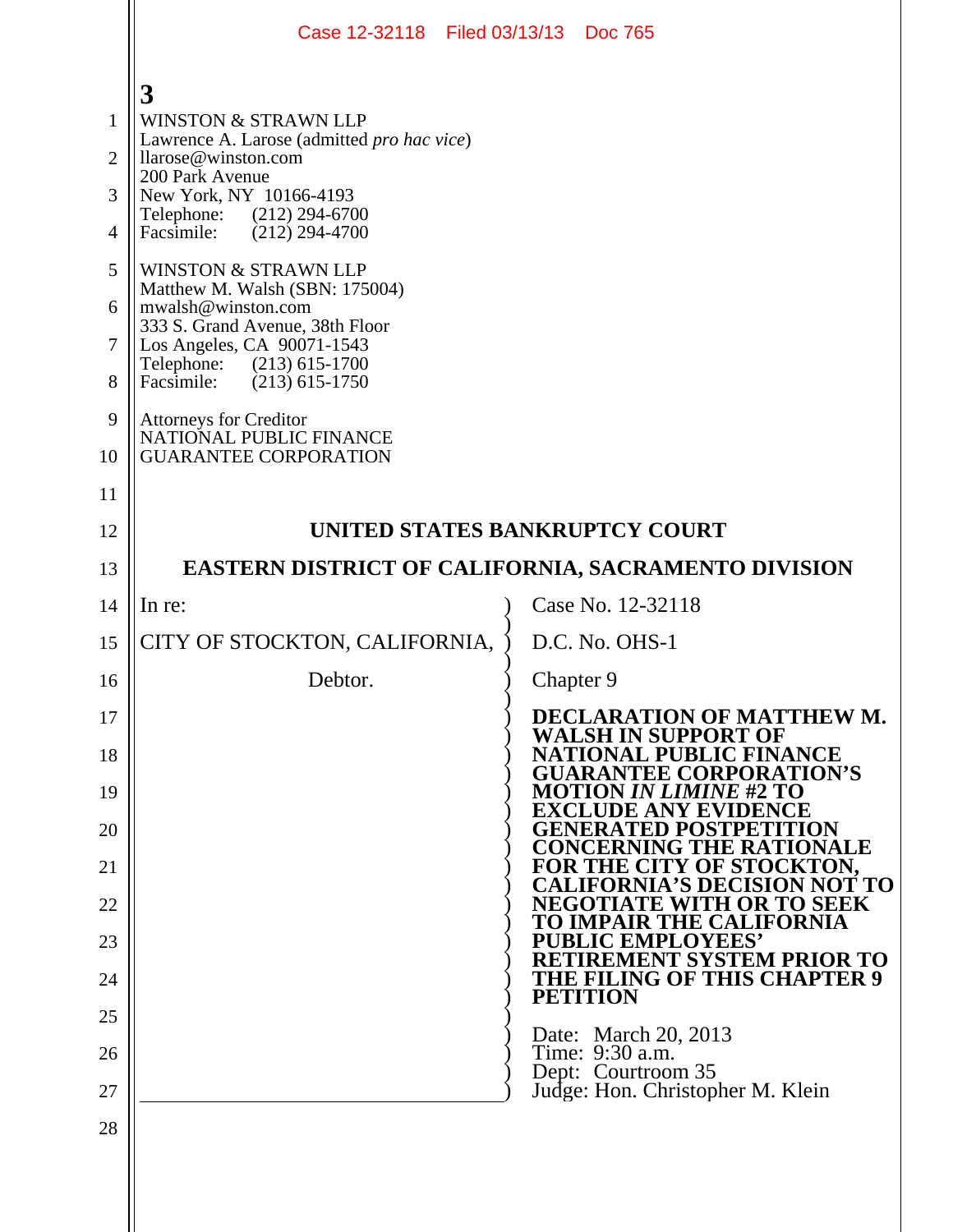## Case 12-32118 Filed 03/13/13 Doc 765

I, Matthew M. Walsh, declare as follows:

2 3 4 5 6 7 8 1. I am a partner with the firm of Winston & Strawn LLP, counsel to National Public Finance Guarantee Corporation ("National"). I make this declaration in support of National Public Finance Guarantee Corporation's Motion *in Limine* #2 to Exclude Any Evidence Generated Postpetition Concerning the Rationale for the City of Stockton's Decision Not to Negotiate with or to Seek to Impair the California Employees' Retirement System Prior to the Filing of this Chapter 9 Petition (the "Motion"). If called upon to do so, I could and would testify of my own personal knowledge to the facts set forth herein.

9 10 11 12 13 14 2. On March 11, 2013, I made a request to meet and confer with counsel for the City of Stockton (the "City") regarding the Motion. On Tuesday, March 12, 2013, counsel for the City responded that such a meet and confer would likely not be productive at this time because the City had not reviewed the Motion. National is available and willing to meet and confer with the City subsequent to the filing of the Motion if the City believes that a mutually agreeable resolution can be reached.

15 16 3. Attached hereto as Exhibit A are true and correct excerpts from the transcript of the deposition of Teresia A. Haase taken on November 14, 2012.

17 18 4. Attached hereto as Exhibit B are true and correct excerpts from the transcript of the deposition of Laurie Montes taken on November 1, 2012.

19 20 5. Attached hereto as  $\frac{Exhibit C}{Ce}$  are true and correct excerpts from the transcript of the deposition of Ann Goodrich taken on November 6, 2012.

21

1

6. Attached hereto as  $\overline{\text{Exhibit D}}$  are true and correct excerpts from the transcript of the deposition of Robert Deis taken on November 28, 2012.

23

22

24

7. Attached hereto as  $\overline{\text{Exhibit E}}$  are true and correct excerpts from the transcript of the deposition of Eric Jones taken on November 7, 2012.

25 26 27 8. Attached hereto as  $Exhibit F$  is a true and correct copy of the Management Partners' Follow-Up Notes from August 8, 2012 Meeting with Ann Goodrich and Teresia Haase as well as SDT Meeting.

28

-2-